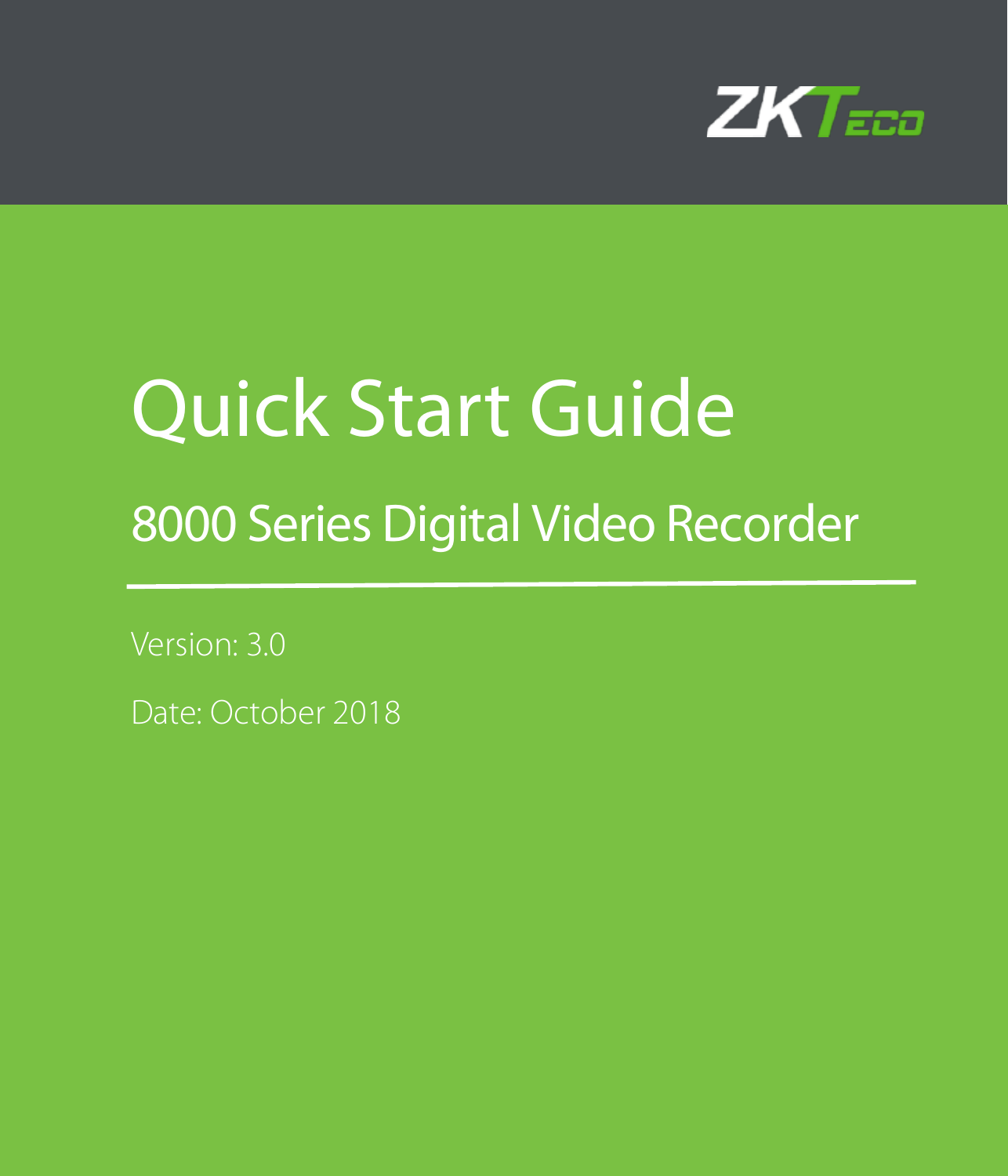Thank you for purchasing our device!

#### **Declaration**

The user's manual is designed to be a reference tool for your system.

As our products are regularly updated, we cannot guarantee exact consistency

between the actual product and the written information in the manual.

Screenshots shown are for illustration purpose only. Pictures in this manual may not

be exactly consistent with the actual products.

If you have any questions, please contact our after-sales service department to obtain a copy of the latest product-related documents.

#### **Important Safeguards and Warnings**

1. Electrical safety

Installation and operations should conform to your local electrical safety codes. We assume no liability or responsibility for any fires or electrical shocks caused by improper handling or installation.

2. Transportation

Avoid heavy pressure, furious and frequent vibration or water splashing during

transportation, storage and installation.

3. Installation

Keep upright, handle with care.

Do not connect the DVR to the power before completion of installation.

Do not place objects on top of the DVR.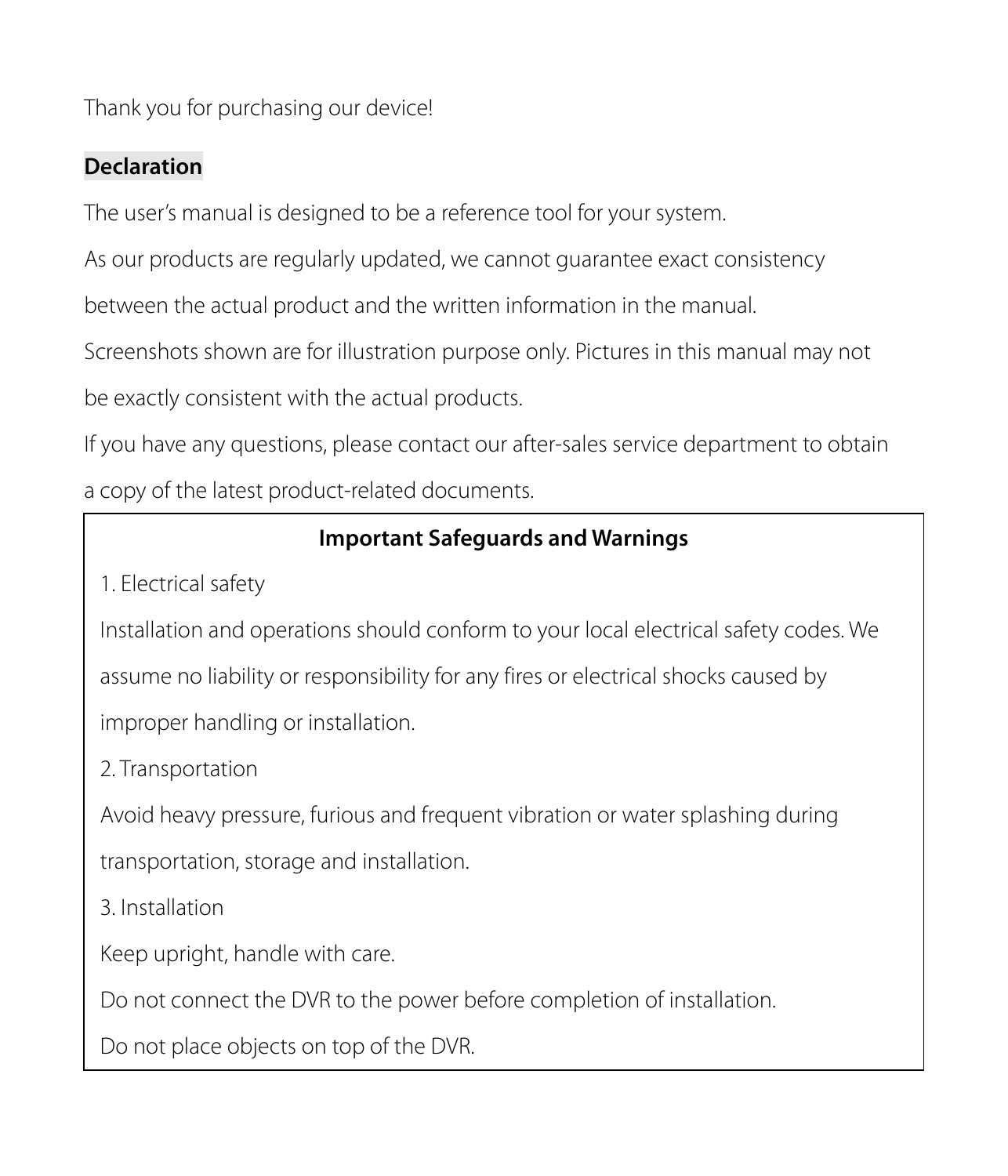4. Qualified engineers needed

All examination and repair should be carried out by qualified service engineers.

We assume no responsibility for any damages caused by unauthorized modification or repair.

5. Environment

The DVR should be installed in a cool and dry place away from direct sunlight and

inflammable or explosive substances.

This product should be transported, stored and operated in the specified

environments.

6. Accessories

Please open the package to check if all components are included before installation.

Contact your local retailer if any component is broken or missing.

7. Lithium battery

Improper battery use may result in fire, explosion, or personal injury.

Please replace the battery with that of the same model .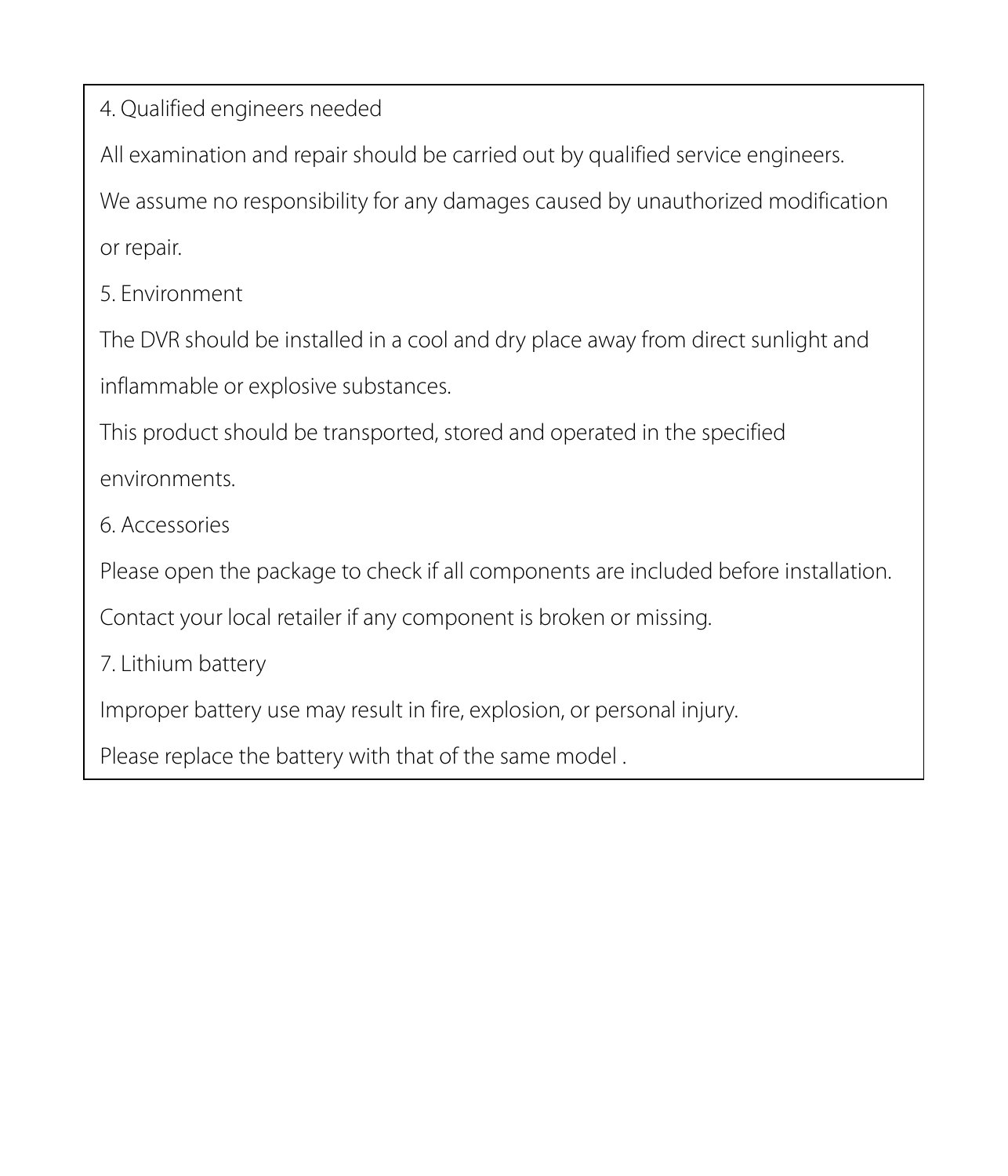# 1 Installation

### 1.1 Unpacking Inspection

When you receive the device, please check if all items are in the box according to the packing list in the box.

### 1.2 HDD Installation

**Tools**: A cross screwdriver.



- 1. The environment temperature should be below 35℃.
- 2. Reserve a distance of 15 cm (6 inches) in the device for sufficient ventilation interface.

#### Notes:

1. Our equipment will format the HDD once it boots up, please back up all HDD data. 2. We recommend using the surveillance HDD, which is suitable for long term usage and is capable of reading and writing large amount of data. If you are interested, please purchase from our official channels to ensure the product quality.

### 1.3 Front Panel Instruction

Note: different modes of devices are equipped with different features.

| <b>Name</b>     | <b>Identification</b> | <b>Descriptions</b>                                                 |
|-----------------|-----------------------|---------------------------------------------------------------------|
| Power<br>Switch | ۱۱                    | Power button; press this button to boot up or shut<br>down the DVR. |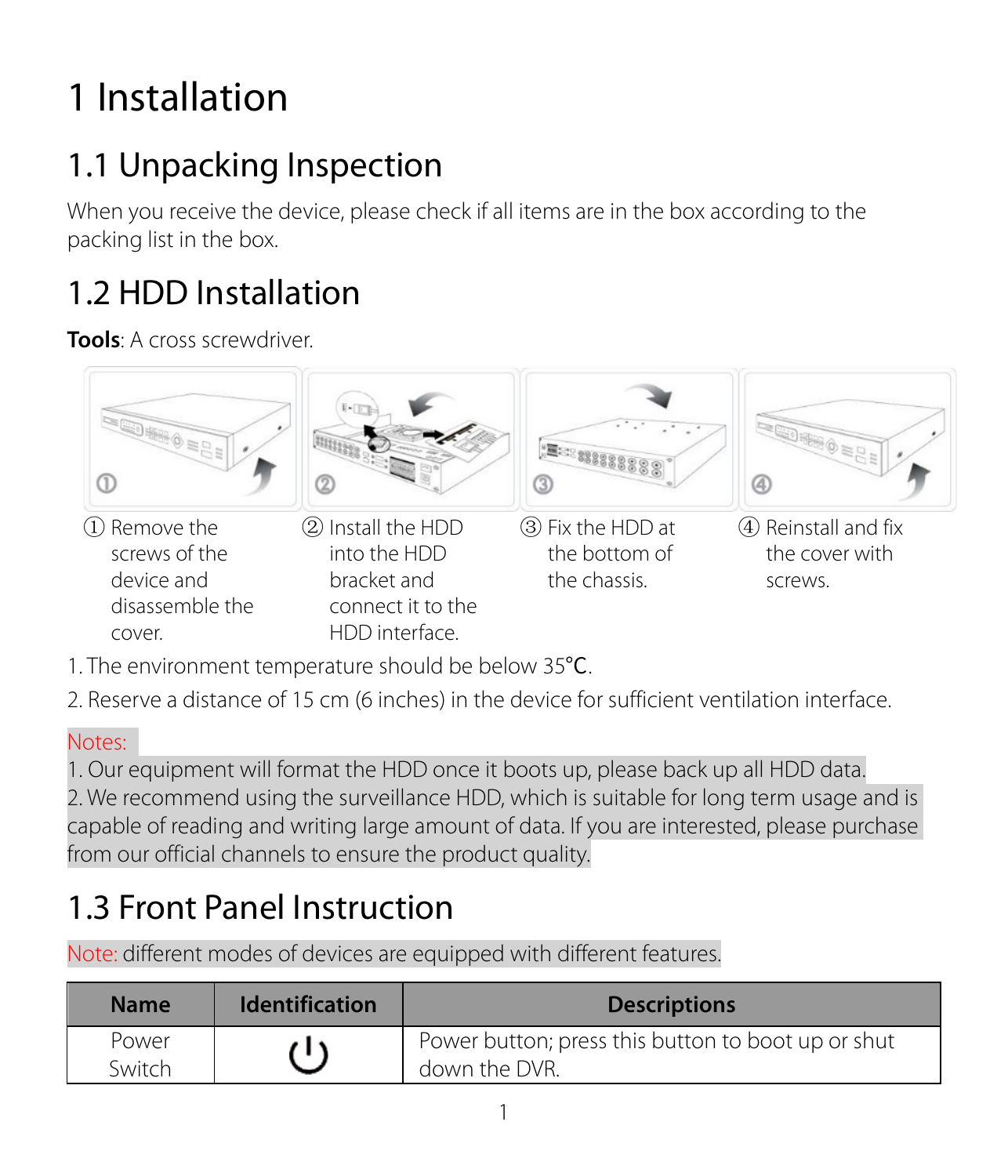| <b>USB Port</b>                      |                   | USB2.0 interface:<br>1. Connecting the mouse;<br>2. Connecting the USB with the device to back up<br>videos or upgrade the firmware.                                                                                                                                                                                                                                                                                                                   |
|--------------------------------------|-------------------|--------------------------------------------------------------------------------------------------------------------------------------------------------------------------------------------------------------------------------------------------------------------------------------------------------------------------------------------------------------------------------------------------------------------------------------------------------|
| Menu                                 | Menu              | Access the menu interface.                                                                                                                                                                                                                                                                                                                                                                                                                             |
| Rec                                  |                   | Start recording.                                                                                                                                                                                                                                                                                                                                                                                                                                       |
| Direction<br>Key                     |                   | 1. Assisting functions such as PTZ menu;<br>2. During monitoring, press the keys to switch<br>between multiple-window and one-window;<br>3. Activate the digital input box and choose a<br>number;<br>4. Activate a drop-down list and select different<br>options;<br>5. Activate a checkbox to change the status;<br>6. Activate the control box to move the slider:<br>7. Activate a display window to select the previous<br>and the next channel. |
| Enter                                | Enter, OK         | Confirm the current operation.                                                                                                                                                                                                                                                                                                                                                                                                                         |
| <b>FSC</b>                           | Esc, $\bigstar$   | Go to the previous menu, or cancel the current<br>operation.                                                                                                                                                                                                                                                                                                                                                                                           |
| Shift                                | Shift             | Switch input methods.                                                                                                                                                                                                                                                                                                                                                                                                                                  |
| Play/Pause                           | ЫІ                | 1. Go to the SEARCH interface;<br>2. In PTZ channel: ZOOM+;<br>3. During normal playback, click on this button to<br>pause;<br>4. In pause mode, click on this button to resume<br>playback.                                                                                                                                                                                                                                                           |
| Fast/<br><b>Backward</b><br>Playback | $\leftrightarrow$ | Multiple fast-forward and fast-backward speeds.                                                                                                                                                                                                                                                                                                                                                                                                        |
| Previous/<br>Next<br>Record          | ЮH                | Play the next or previous video recording.                                                                                                                                                                                                                                                                                                                                                                                                             |
| Power Light                          | Power             | Red light indicates that the device is powered on.                                                                                                                                                                                                                                                                                                                                                                                                     |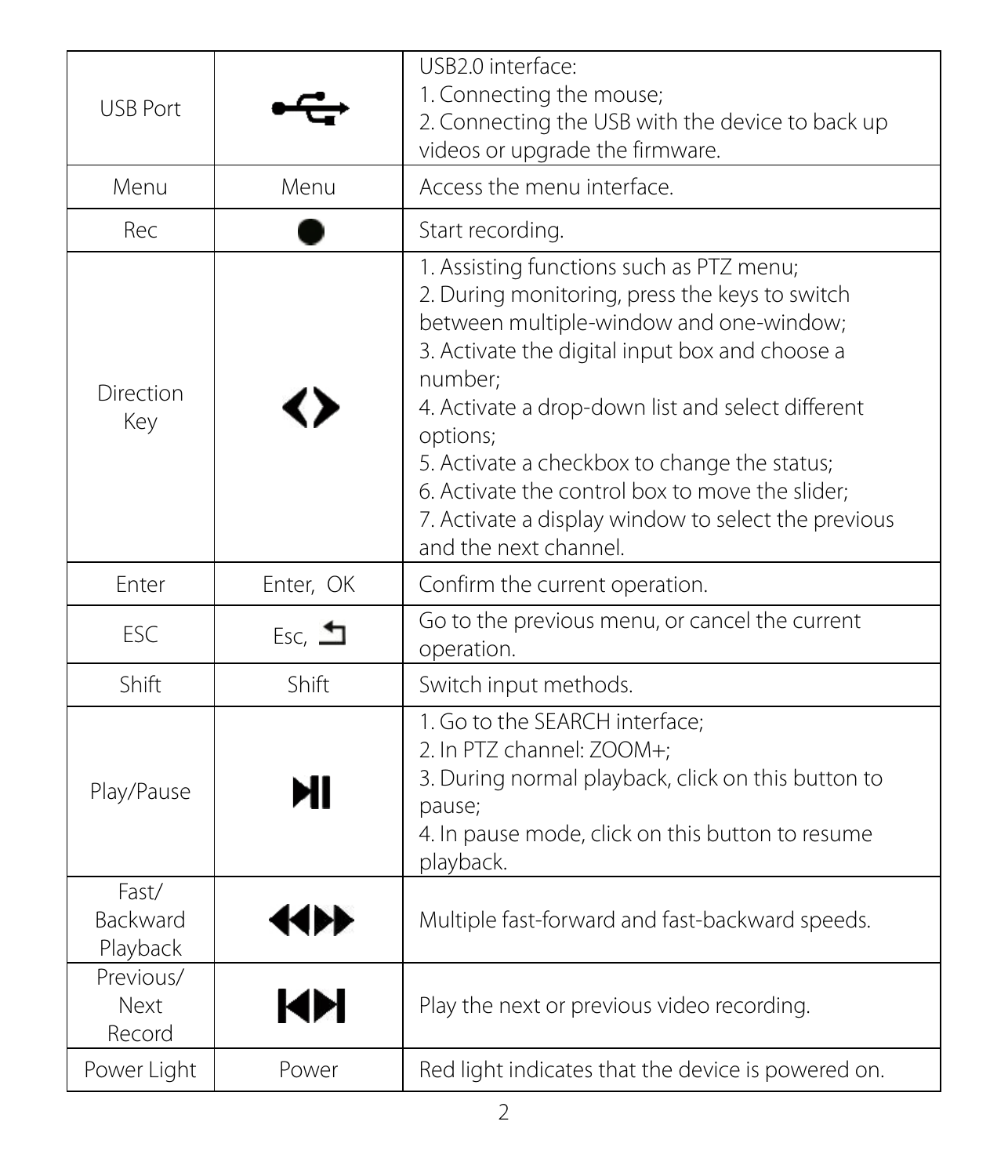| HDD Light               | HDD        | When it is lit, there is no HDD or HDD error.                                                                              |
|-------------------------|------------|----------------------------------------------------------------------------------------------------------------------------|
| <b>Network</b><br>Light | <b>Net</b> | When the device is connected to the network cable,<br>the light is on; when there is IP conflict, the light will<br>flash. |
| Rec Light               | Rec        | It is lit during recording.                                                                                                |
| ΙR                      | ΙR         | Receive remote control signals.                                                                                            |
| Alarm Light             | Alarm      | It is lit when an alarm is triggered.                                                                                      |
| Recording<br>Light      | $1 - 16$   | Green light indicates that the channel is recording.                                                                       |

#### 1.4 Back Panel Instructions



Note: different modes of devices are equipped with different features.

| Index         | <b>Name</b>       | <b>Descriptions</b>                              |
|---------------|-------------------|--------------------------------------------------|
|               | Video input       | The composite video signal (CVBS) input.         |
| $\mathcal{P}$ | HDMI interface    | High-resolution video output interface.          |
| ς             | Audio input       | The audio signal input interface.                |
| 4             | Audio output      | The audio signal output interface.               |
|               | VGA interface     | Video output interface.                          |
| 6             | Network interface | 10M/100M self-adaptive Ethernet interface(RJ45). |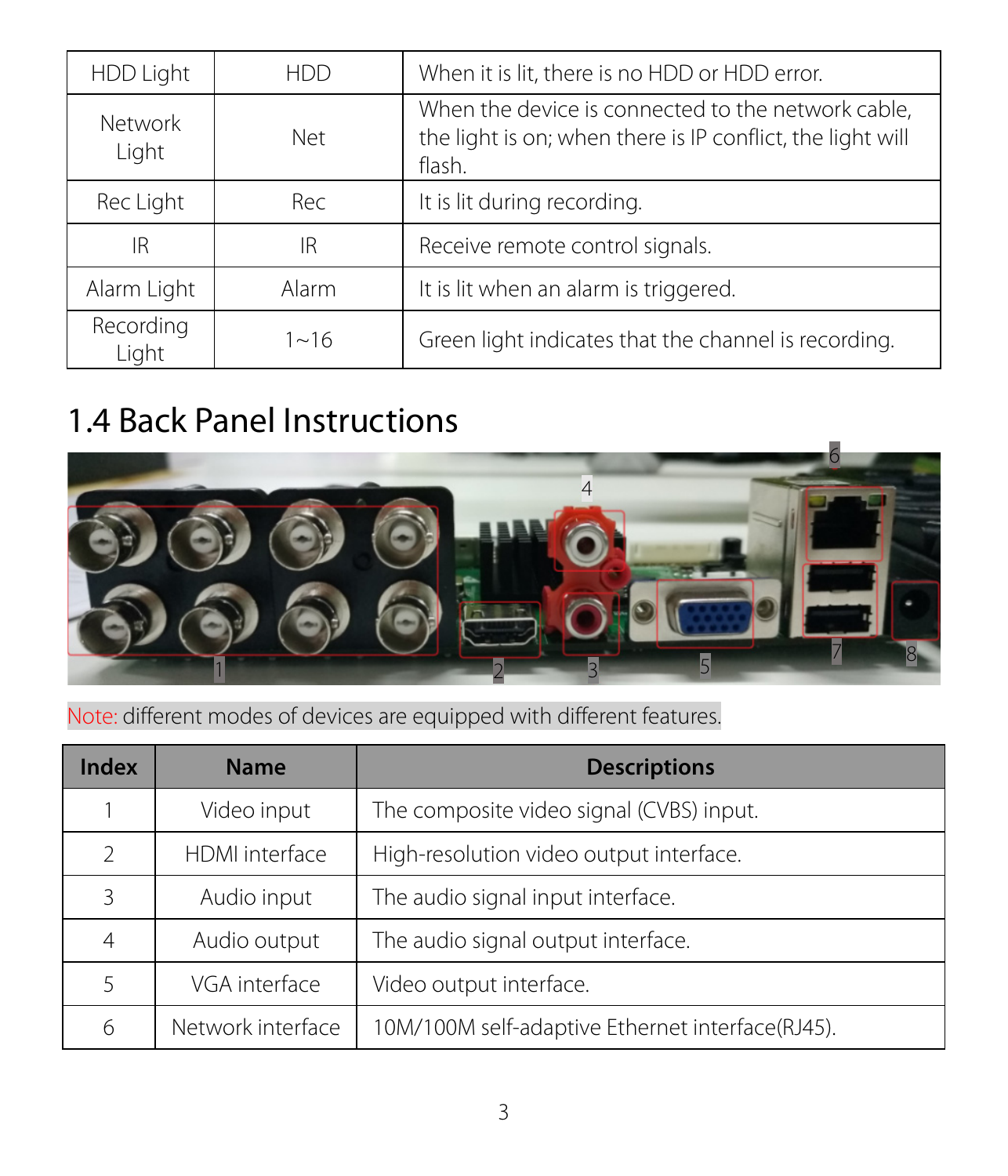| USB interface | 1. Connecting the mouse;<br>2. Connecting the USB with the device to back up videos<br>or upgrade the firmware. |
|---------------|-----------------------------------------------------------------------------------------------------------------|
| Power input   | DC 12V/2A, DC 12V/3.3A, DC 12V/4A, AC220V.                                                                      |

### 1.5 Alarm Connection

| <b>Control</b><br>12V<br><b>NO</b><br>220V | <b>Name</b>  | <b>Descriptions</b> | <b>Name</b>        | <b>Descriptions</b> |
|--------------------------------------------|--------------|---------------------|--------------------|---------------------|
| <b>GND</b>                                 | A/B          | RS485 interface     | NO <sub>1.C</sub>  | Alarm out           |
|                                            | <b>NO2.C</b> | Alarm out           | NO <sub>3</sub> .C | Alarm out           |
| 0  0  0  0  0  0                           | <b>NO4.C</b> | Alarm out           | $1 - 8$            | Alarm in            |
|                                            | G            | Ground interface    |                    |                     |

#### 1.5.1 Alarm Input Connection

- 1. Grounding alarm inputs. (Normal open or Normal close)
- 2. Please parallel connect the ground of the DVR and the ground of the alarm detector.
- 3. The alarm detector's NO port should be connected to the DVR's alarm input.

4. The alarm detector should be connected to the DVR's GND end once the detector is powered by the external power supply.

#### 1.5.2 Alarm Output Connection

The alarm output signal is a switch signal, normal open by default. The alarm output equipment needs an external power supply.

### 1.6 PTZ Connection

PTZ's "+" terminal should be connected to DVR's interface "A";

PTZ's "-" terminal should be connected to DVR's interface "B".

- 1. PTZ's video output interface should be connected to DVR's video input interface.
- 2. Power up the PTZ.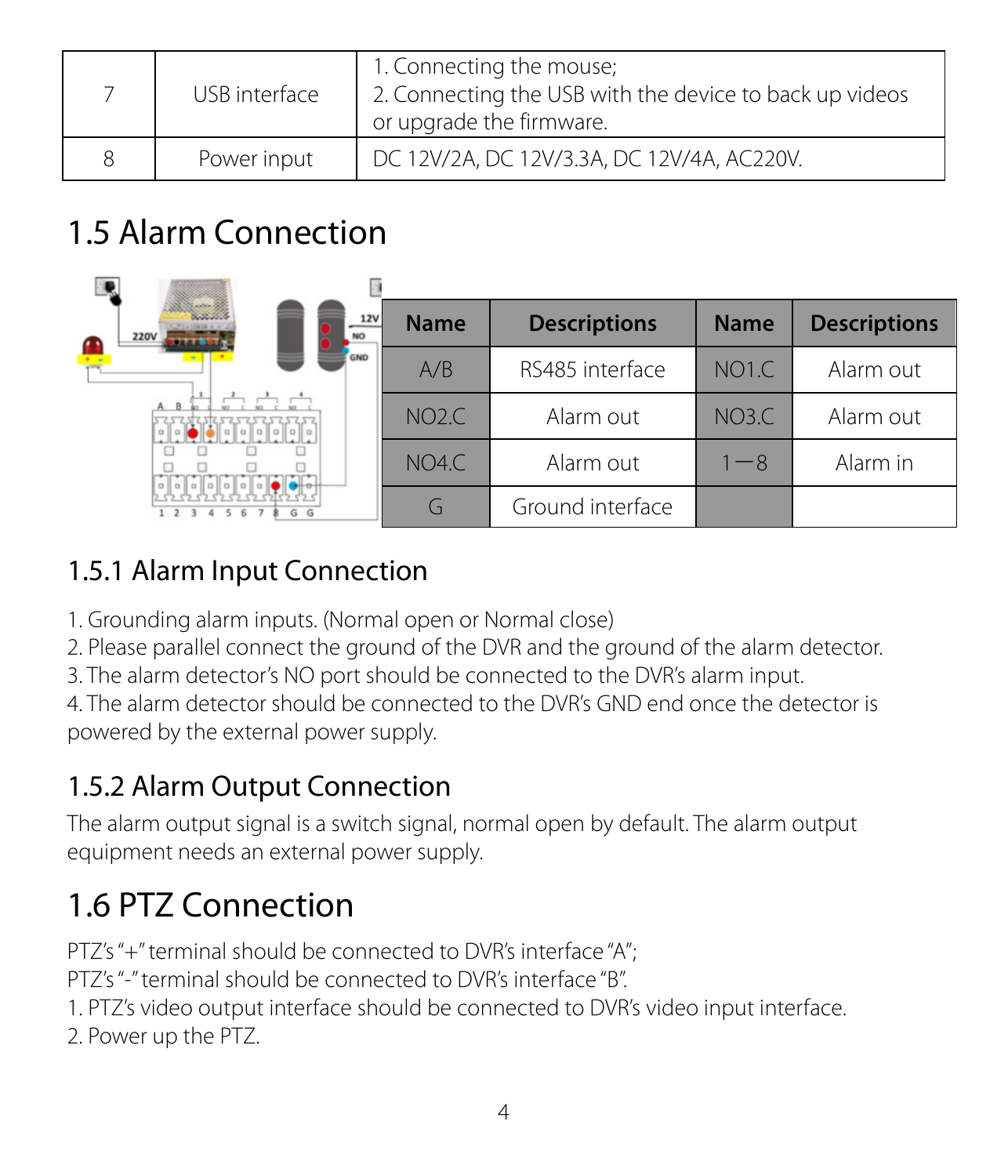

## 2 Basic Operation Guide

### 2.1 Power On

Install the DVR correctly (as above) and connect it to the power. DVR's LED lights will be on and it will boot up automatically.

The DVR will detect any connected hardware (cameras, monitors, etc.) automatically. This process should last about 20 seconds. You will hear a "beep" sound when the process has completed. The DVR will enter the multi-screen real-time surveillance mode. If the current time which the DVR displayed is within the recording period scheduled, the DVR will start recording accordingly.

### 2.2 Power Off

There are two ways to shut down the DVR:

- 1. Right-click on **[Main Menu] [Shut Down]**.
- 2. If there are buttons on the front panel, press the switch button to shut the device down.

### 2.3 Login

Right-click and select "Login" from the menu, then input the username and password.

Note: The default User Name is **admin** and the default Password is **123456**. Users can modify the password. The administrator can add, delete and modify other accounts' parameters.

|                  | <b>Login Interface</b> |        |
|------------------|------------------------|--------|
| <b>User Name</b> | admin                  |        |
| Password         |                        |        |
|                  |                        |        |
|                  | <b>OK</b>              | Cancel |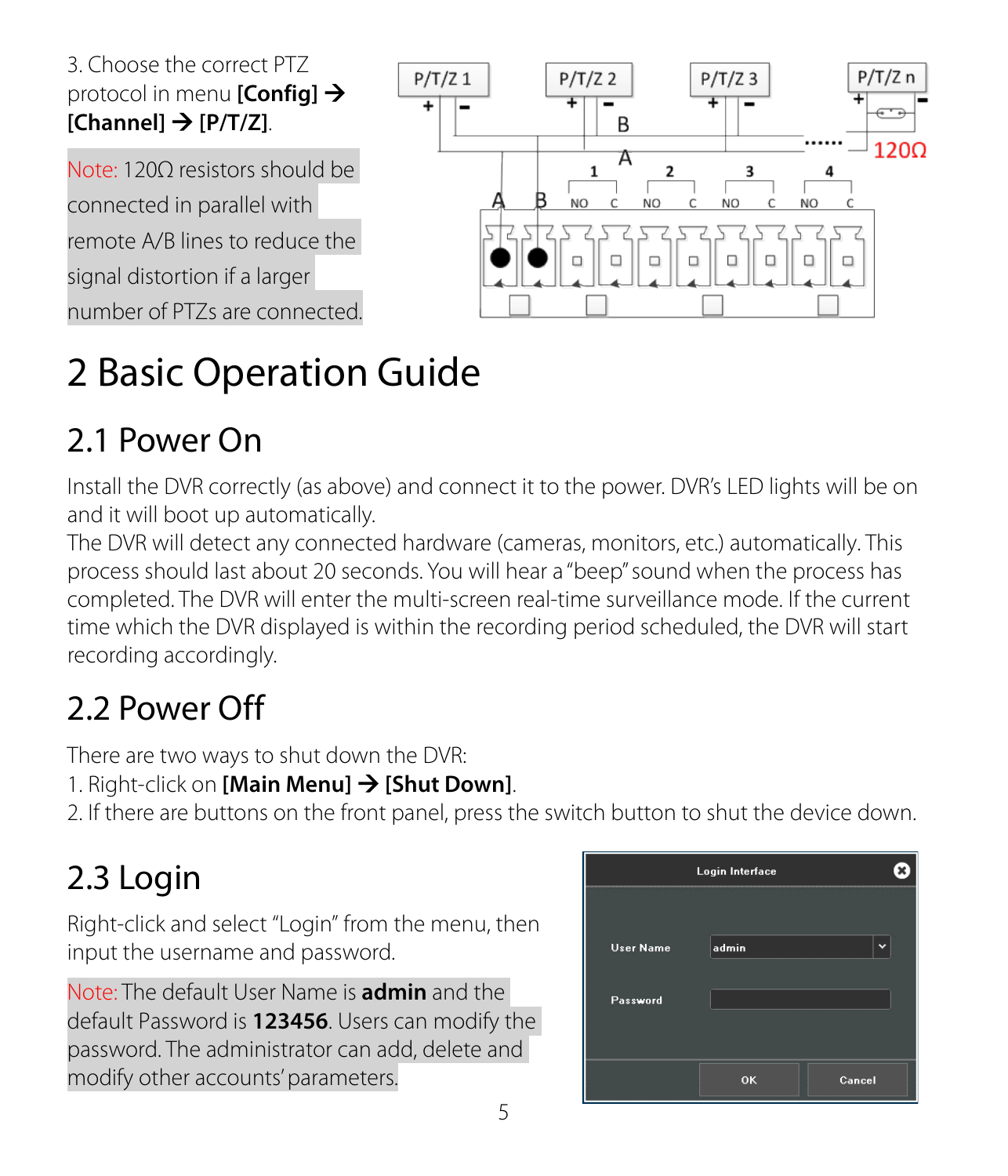### 2.4 Preview

After login the system, it is in live mode. You can find the date and time of the system, the channel's name, and so on.



The Preview GUI

There is a "Start" button on the bottom-left corner. Click on it to choose from accessing the main menu and other options. Left-click on the "Menu" button, then the main menu will pop up, where you can manage the DVR and channels.



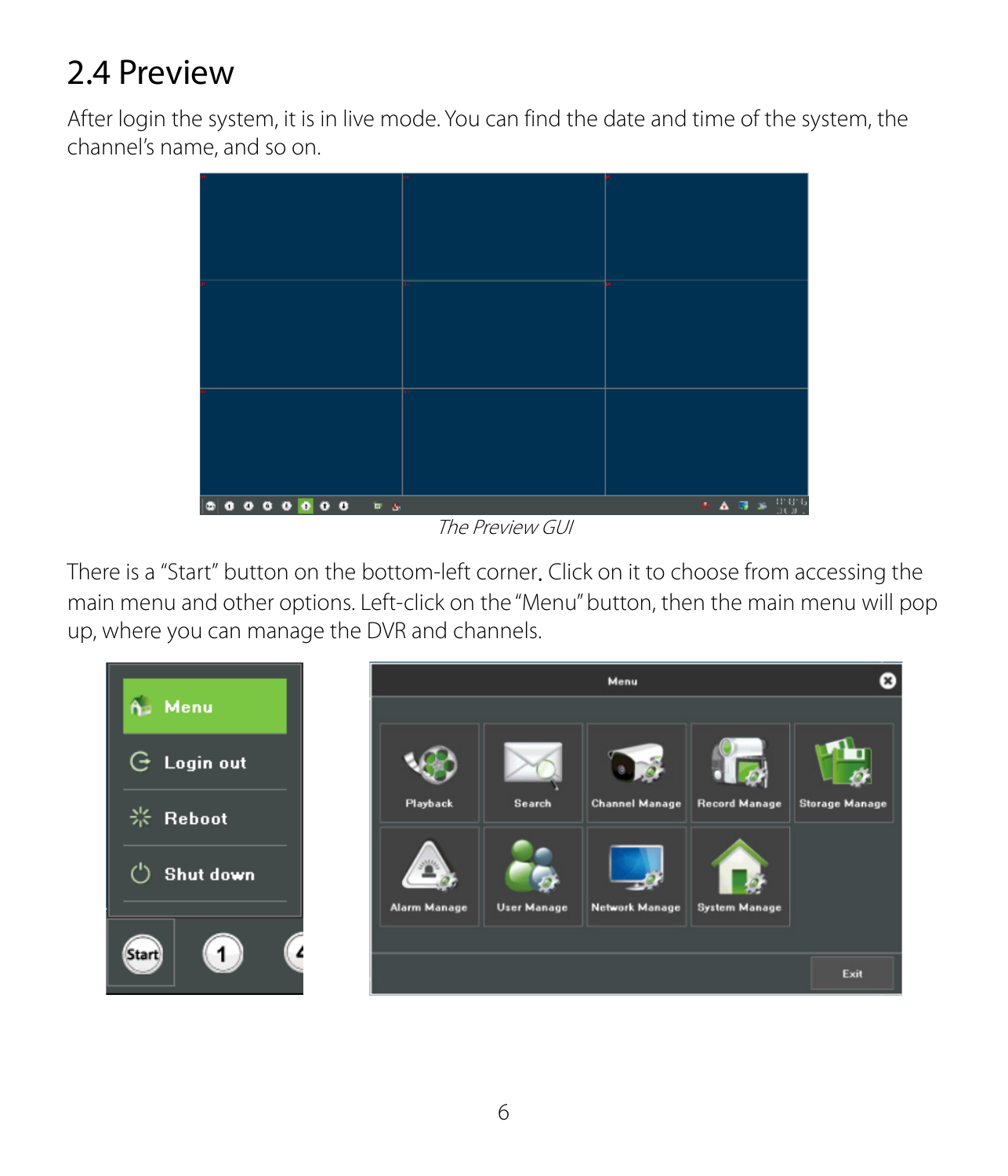### 2.5 Channel Management

#### 2.5.1 Mode Switch

Click on **[Start] [System Manage] [System Parameters] [Display Parameters]**

**[Display Mode]** to set the channel's parameters. There are multiple options for full-analog mode and composite mode.

| <b>System Information</b> | <b>Specification</b>            | RS485 Config Other Config<br><b>Display Parameters</b>                                                                                                                                                   |            |
|---------------------------|---------------------------------|----------------------------------------------------------------------------------------------------------------------------------------------------------------------------------------------------------|------------|
| <b>System Time</b>        | Device ID<br><b>Device Name</b> | $\bf{0}$                                                                                                                                                                                                 |            |
| <b>System Parameters</b>  | <b>Device Serial No</b>         | 0ba70002769f00003972                                                                                                                                                                                     |            |
| <b>System Maintenance</b> | Language                        | English                                                                                                                                                                                                  | v          |
|                           | <b>Resolution</b>               | 1920*1080@60Hz                                                                                                                                                                                           | $\ddot{ }$ |
|                           | <b>Display Mode</b>             | 4Analog(1296x1944) + 4Digital(1920x1080) + 9Preview + 4Playback                                                                                                                                          |            |
|                           |                                 | 8Analog(1296x1944) + 9Preview + 4Playback<br>8Analog(960x1080) + 9Preview + 9Playback<br>4Analog(1296x1944) + 4Digital(1920x1080) + 9Preview + 4Playback<br>16Digital(1920x1080) + 16Preview + 4Playback |            |
|                           |                                 | 4Digital(2592X1944) + 4Preview + 1Playback                                                                                                                                                               |            |

#### 2.5.2 IP Channel

If you use composite mode, you can manage the IP channels and Analog channels at **[Start] [Channel Manage] [Channel Device].**

|                                        | <b>Chennel Manage</b>      |                                      |      |                 |                          |             |                    |
|----------------------------------------|----------------------------|--------------------------------------|------|-----------------|--------------------------|-------------|--------------------|
| <b>Charnel Device</b><br>ЮP            |                            | Channel Information Firmware Upgrade |      |                 |                          |             |                    |
| <b>Regular Contig</b>                  | Income Bandwidth 0/21 Mbps |                                      |      |                 |                          |             | <b>Add Chasnel</b> |
| <b><i><u>Regular Detection</u></i></b> | Channel No.                | <b>Connection Address</b>            | Pon. | <b>Frenezel</b> | <b>Connection Change</b> | <b>Call</b> | <b>Delate</b>      |
|                                        | 05                         |                                      |      |                 |                          | 区           | 面                  |
|                                        | 06                         |                                      |      |                 |                          | 区           | 而                  |
|                                        | 07                         |                                      |      |                 |                          | 区           | m                  |
|                                        | DA.                        |                                      |      |                 |                          | 区           | m                  |
|                                        |                            |                                      |      |                 |                          |             |                    |

Click on **[Add Channel]** and click on **[Refresh]** to search IPCs in the LAN, and tick the corresponding checkboxes to select the desired IPCs, then click on **[Add]** to add them to the video recorder.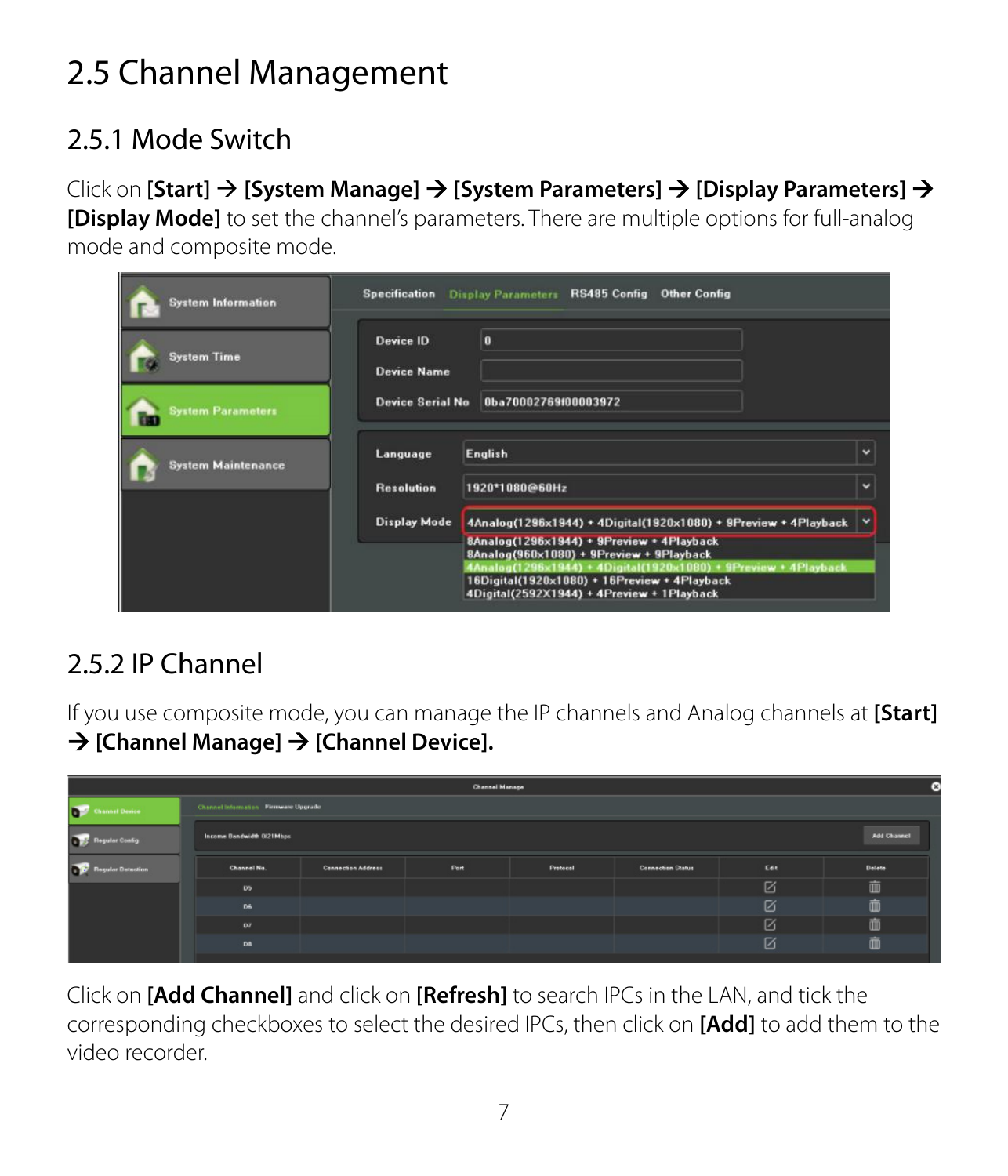**Manual Add:** Click on **[Add Channel] [Manual Add]**, then fill in the correct parameters to add the IPCs.

**Auto Add:** Click on **[Add Channel]** and select **[Auto Add]**, click on [**Search]** to search and select the available IP cameras, and click on **[Add]** to add.

Note: Features mentioned in this section are only available to devices which support IP channels.

#### 2.5.3 Video Encode Configuration

Left-click on the start button to access **[Main Menu] [Channel Manage]**

**[Regular Config]**  $\rightarrow$  **[Media Parameters]** to configure the corresponding channel's encoding parameters.

**[Stream Type]** Main Stream/ Sub Stream

**[Video Type]** Video Stream/ Composite Stream

**[Resolution]** HD 1080P/ 960H/ 2M/ etc.

**[Image Quality]** Good/ Best/ Low

**[Encoding Type]** H.264/ H.265/MJPEG

Note: Features showed in the picture are only available to certain devices. And device's menu showed in the picture below may be different from that of the device you are using.

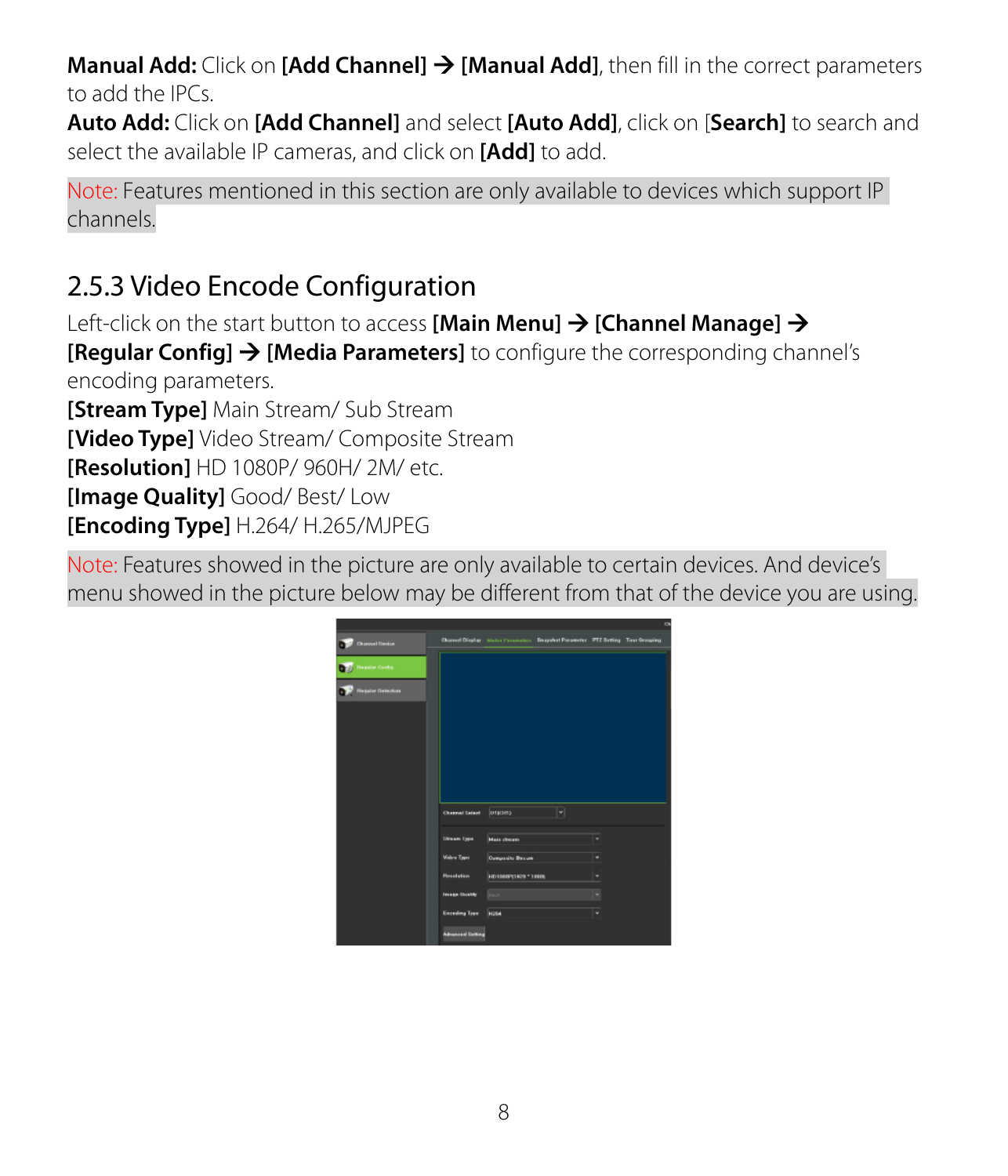### 2.6 PTZ Control

Follow the below steps to control PTZ.

1. Go to the preview interface, left-click on the PTZ channel, then the menu will pop up; click on the PTZ icon to entry the PTZ control interface.

2. Configure the parameters.

**[Speed]** The speed ranges from 1 to 16. The larger the value, the faster the speed.

**[Zoom] [Focus] [Iris]** Click on **The parameters.** The parameters.

**[Preset]** Input preset value in a box and click on the round icon to enable the preset function.

**[Tour]** Set the tour line and click on the round icon to enable the tour function.

**[Pattern]** Set the pattern line and click on the round icon to enable the pattern function.

**[Scan]** Set the scan line click on the round icon to enable the scan function.

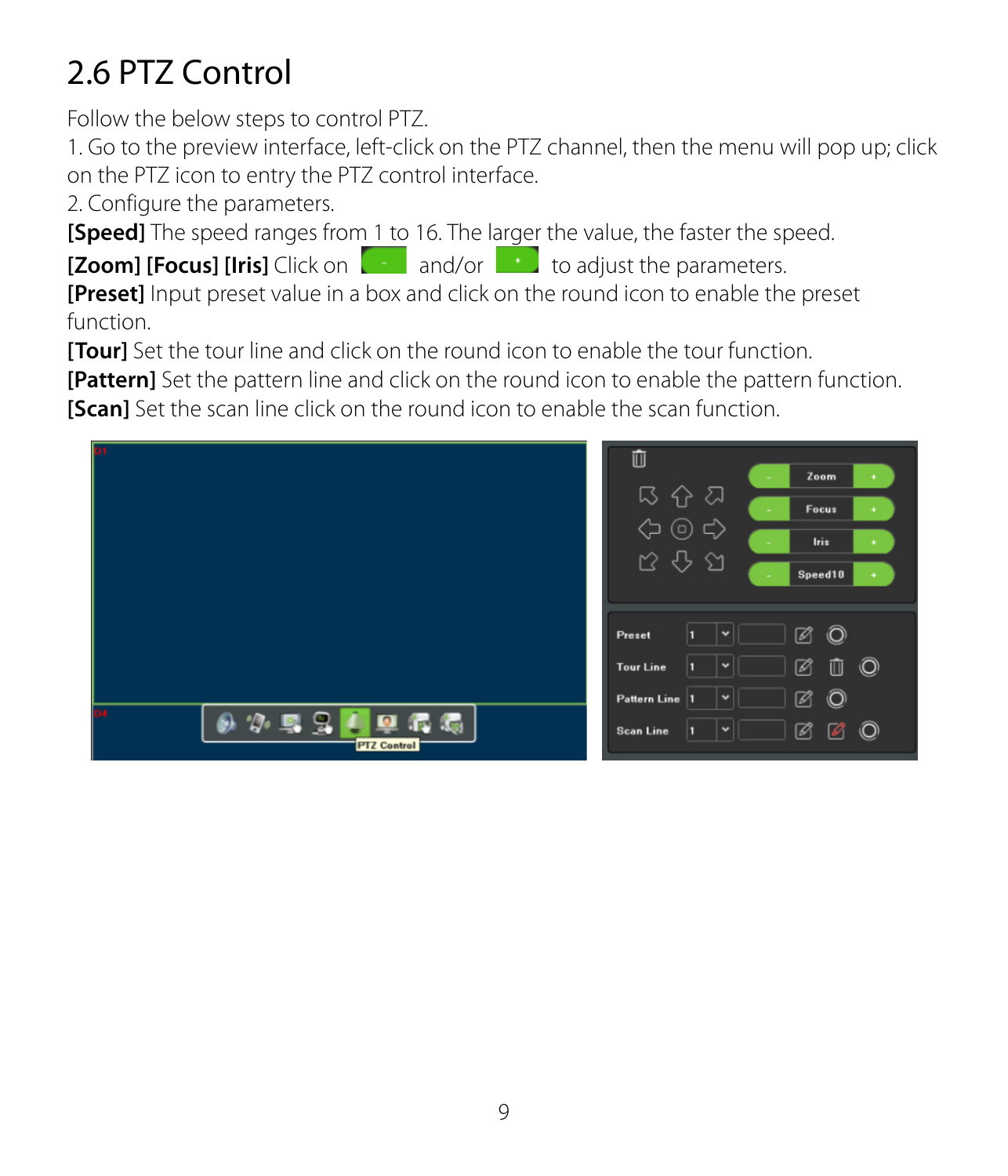### 2.7 Playback

Click on **[Start] [Playback] [Search]** to start playback operations.



#### Note: The HDD must be R/W HDD or Read HDD. Files available for playback are kept in HDDs.

| Index         | <b>Type</b>         | <b>Descriptions</b>                                                                             |
|---------------|---------------------|-------------------------------------------------------------------------------------------------|
|               | Playback Mode       | Regular Playback/ Image Playback/ USB Playback.                                                 |
| $\mathcal{P}$ | Select Channels     | Choose the channels for querying.                                                               |
| 3             | Time Range          | Select the date you want to search for videos.                                                  |
| 4             | Search Mode         | Any retrieval type or all retrieval types.                                                      |
| 5             | Search Filter       | Normal/ Motion Detection/ Alarm Detection/ Offline<br>Detection, etc.                           |
| 6             | Play Window         | Videos could be played back and displayed here and sorted<br>by channels.                       |
| 7             | Playback<br>Control | Full-screen/Loop/Stop/Play/Pause/Fast/Slow/Back/<br>Previous Frame/ Next Frame/ Channel Layout. |
| 8             | Timeline            | Display time points during playback of the video.                                               |
| 9             | Video Events        | Display alarm events of every channel by different colors.                                      |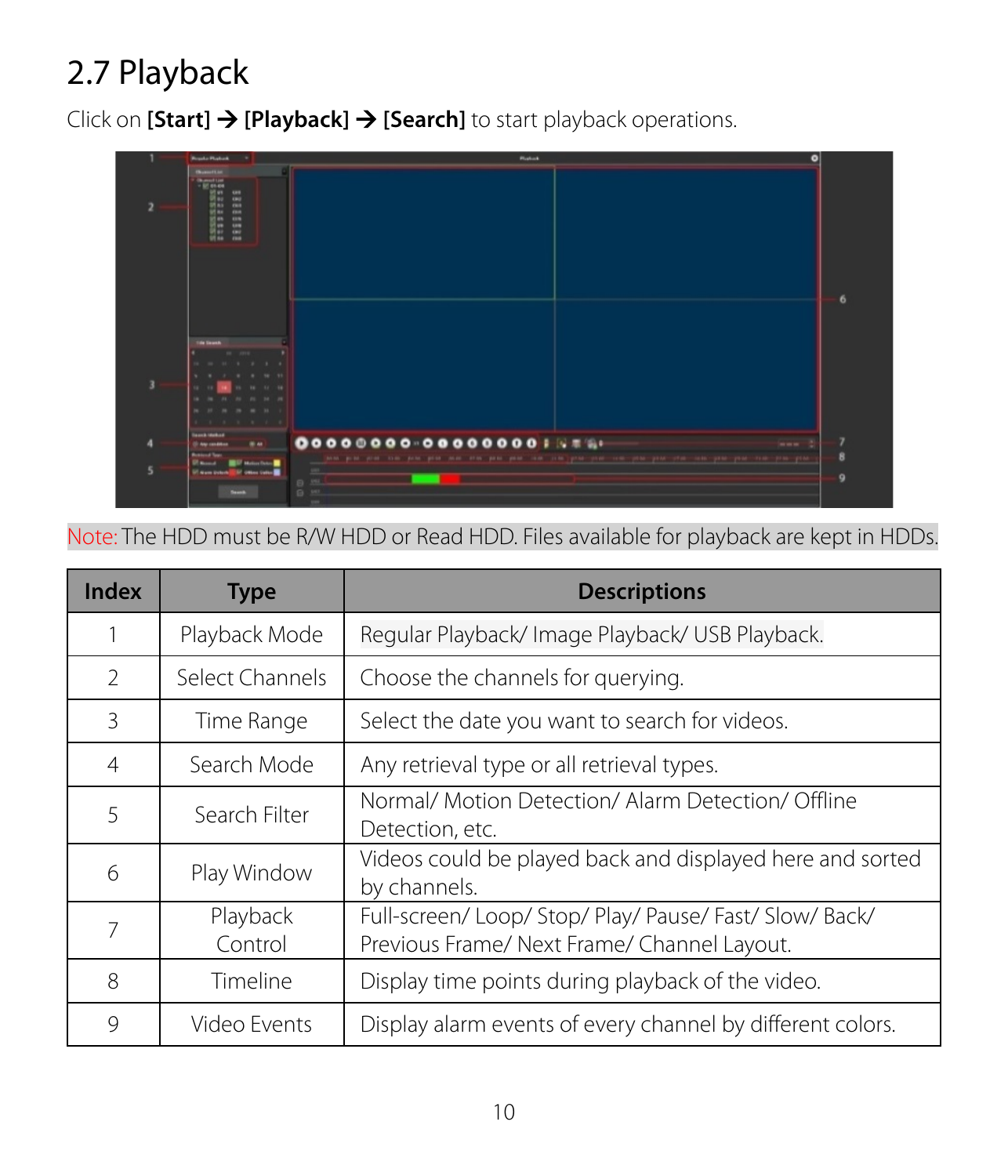### 2.8 Network

#### 2.8.1 Network Settings

#### Click **[Start] [Menu] [Network Manage] [Basic Settings]** to set the

network:

**[IP Address]** The default IP address is 192.168.1.86.

**[DHCP]** Enable the DHCP to obtain an IP address automatically. If it is enabled, the device will search for a DHCP server, and then assigned a dynamic IP address. The dynamic IP address will be displayed in the menu. Enter a static IP address if there is no DHCP service. If you are using the advanced feature



PPPOE, you are unable to change the IP/mask/gateway and DHCP.

#### 2.8.2 WEB Access

Check whether the DVR access to the network by checking the network LED on the front panel. When the light is lit, the device is connected to the network; otherwise, there is no connection.

Open a browser and type the IP address of the DVR and the HTTP port in the browser's address bar.

For instance:

If the device's IP address is 192.168.1.88 and the HTTP port is 80, then you should type [http://192.168.1.88](http://192.168.1.88/) in the address bar.

If the device's IP address is 192.168.1.88 and the HTTP port is 90, then you should type [http://192.168.1.88:90](http://192.168.1.88:90/) in the address bar.

#### 2.8.3 Client Access

Mobile Phone Application Access

1. Click on **[Start] [Menu] [Network Manage] [Basic Setting] [Platform Setting] [AntarView Pro]** and enable this function.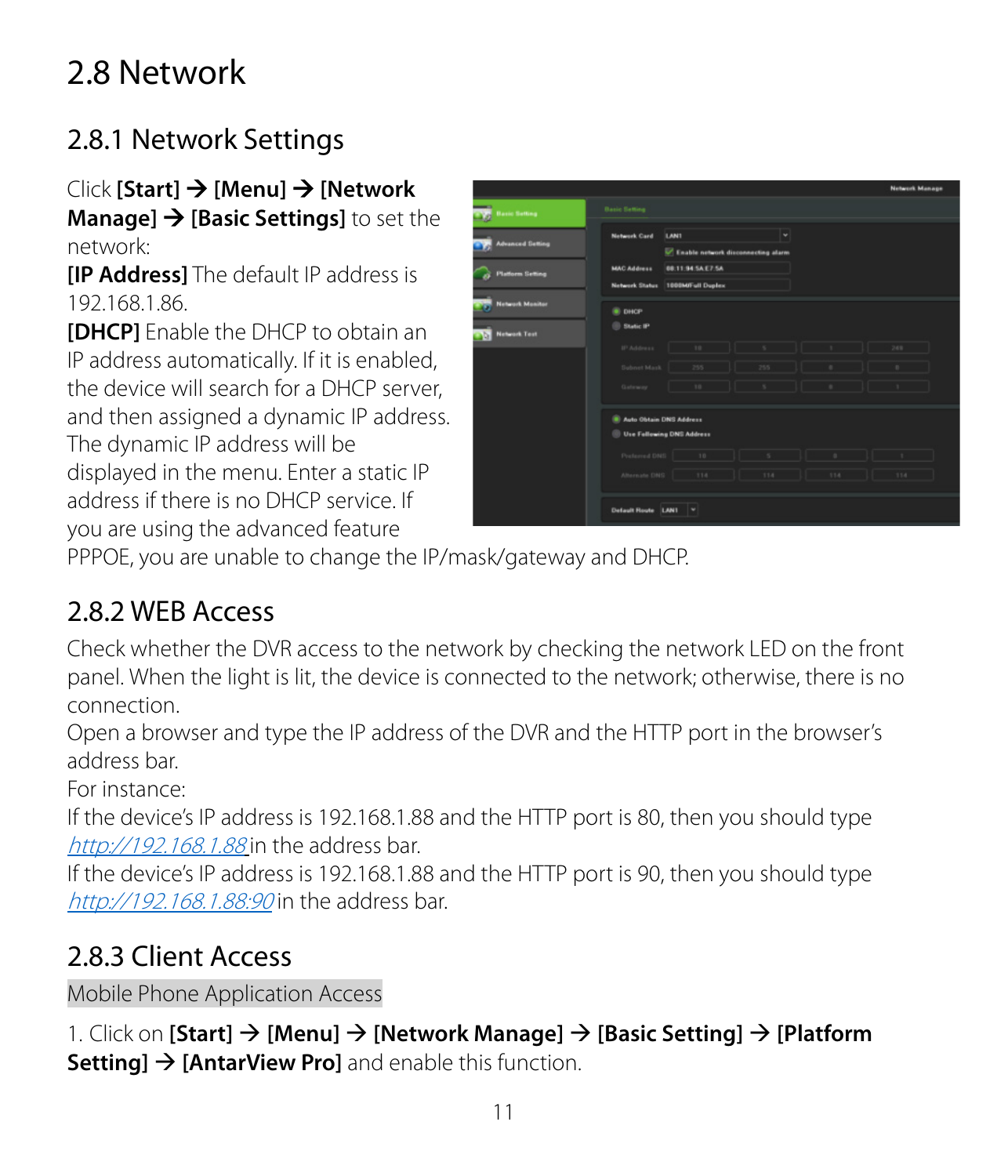| <b>Basic Setting</b>                              | Platform Management AntarView Pro                                |
|---------------------------------------------------|------------------------------------------------------------------|
| <b>Advanced Setting</b>                           | Protocol Name<br><b>ATVISP</b><br>▽<br>Enable<br>M<br>Alarm push |
| <b>Platform Setting</b><br><b>Network Monitor</b> | Central server a m1.p2p-platform.com                             |
| <b>Network Test</b>                               |                                                                  |
|                                                   | ID<br><b>APP</b>                                                 |

2. Scan the QR code for "APP" to download and install the application on your smart phone.

#### Note: Support both Android and IOS system.

3. Run the application, then go to the "Device Management" interface and press the button '+' to add a new device.